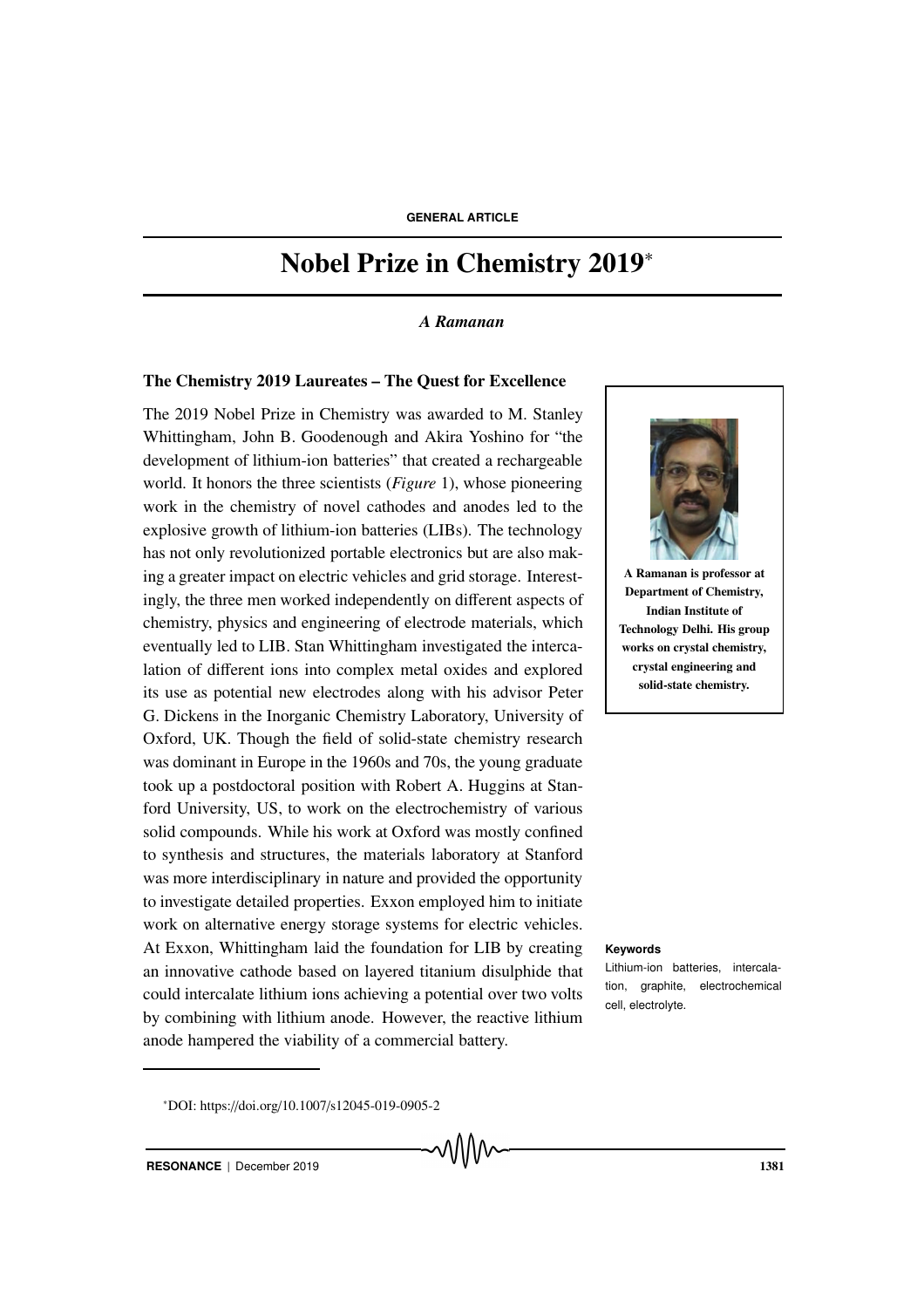At 97 years of age, Goodenough is the oldest Nobel Laureate till date.

moved to Lincoln Laboratory, MIT to start his independent career. He gained vast experience working in various labs including the Digital Computer Development Group, the Magnetism and Resonance Group and the Electronics and Materials Group. He made immense contributions to the fundamental aspects of solidstate chemistry. Notables are the two classic books, *Magnetism and the chemical bond* (1963) and *Metallic oxides* (1973), and the formulation of fundamental rules of magnetism, now known as the Goodenough–Kanamori rule (1955) that rationalized magnetic properties of a wide range of materials on a qualitative level. John Goodenough moved to Oxford, UK in 1976 where he discovered that a layered cobalt oxide instead of sulphide as the cathode, coupled with lithium intercalated graphite anode led to a cell with four volts. This was an important breakthrough and would lead to much more powerful batteries.

97 years of age, Goodenough is the oldest Nobel Laureate till date. After earning a doctorate in physics from the University of Chicago in 1952 under Clarence Zener (inventor of the diode), he

Akira Yoshino graduated with a master's in petrochemistry from Kyoto University and took up an industrial position at Asahi Kasei Corporation in 1981. He began research on rechargeable batteries using polyacetylenes – the electroconductive polymer discovered by Hideki Shirakawa, who would receive the Nobel Prize in Chemistry in 2000. With Goodenough's cathode as a basis, Akira Yoshino used lithium intercalated petroleum coke, a different carbon material as anode and assembled the first commercially viable lithium-ion battery in 1985.

# Early History of Batteries

Benjamin Franklin was the first to use the term 'battery' in 1749 when he was conducting experiments with electricity using a set of linked capacitors. In 1786, an Italian doctor and scientist named Galvani attempted to dissect a frog using two different metal tools (iron and bronze). The frog's leg started dancing, and Galvani promptly declared that he had discovered 'animal electricity'! In

Benjamin Franklin was the first to use the term 'battery' in 1749 when he was conducting experiments with electricity using a set of linked capacitors.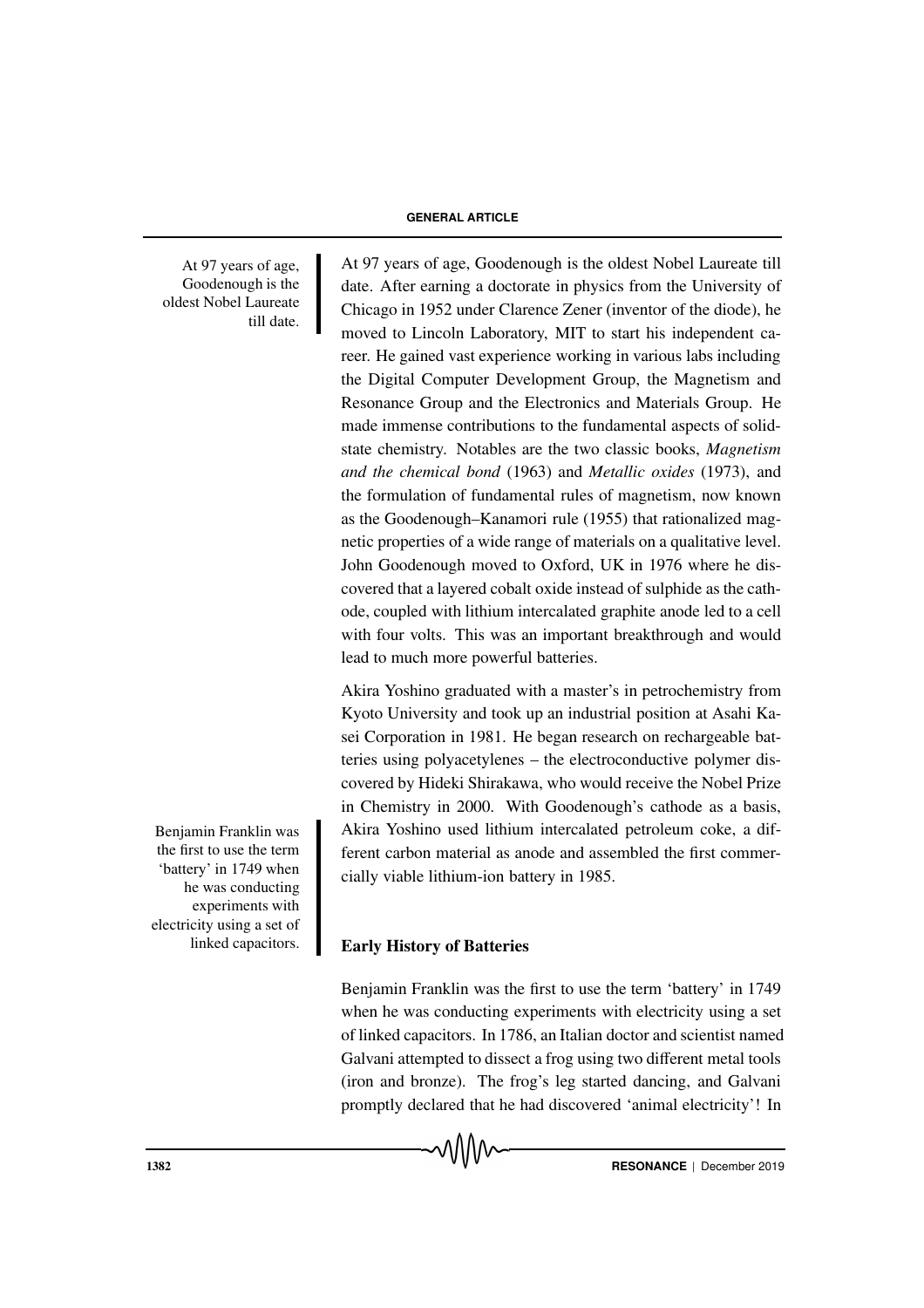

1800, Alessandro Volta, an Italian physicist, assembled the first battery with stacked discs of copper and zinc metal sheets, separated by a cloth soaked in salty water. Over the centuries, primary batteries (non-rechargeable) have been constantly redesigned, improved and miniaturized. Towards, the end of the 19th century, the first zinc rechargeable battery was invented, based on liquid zinc bromide. And in 1901, Thomas Edison had the first patent on Zn-Ni battery. The lead-acid battery, invented in 1859 (Gaston The lead-acid battery, Platé), is still in use to start most internal combustion engine cars. In the second half of the 20th century, zinc rechargeable batteries would be increasingly outdone by other, higher performance systems such as lead-acid (car batteries, stationary storage), nickelcadmium (power tools, toys), nickel-metal hydride (cellphones, toys, hybrid electric vehicles) and of course, the ubiquitous lithiumion (portable electronics, electric vehicles, storage). Today, batteries come in a wide range of sizes – from large Megawatt capacities, which store the power from solar farms or substations to guarantee stable supply to entire villages or islands, to tiny batteries like those used in electronic watches.

## Basics of an Electrochemical Cell

Batteries are based on different chemistries (*Table* 1), which generate basic cell voltages typically in the 1.0–4.0 V range. The

Figure 1. Nobel Laureates Chemistry – 2019.

invented in 1859 (Gaston Platé), is still in use to start most internal combustion engine cars.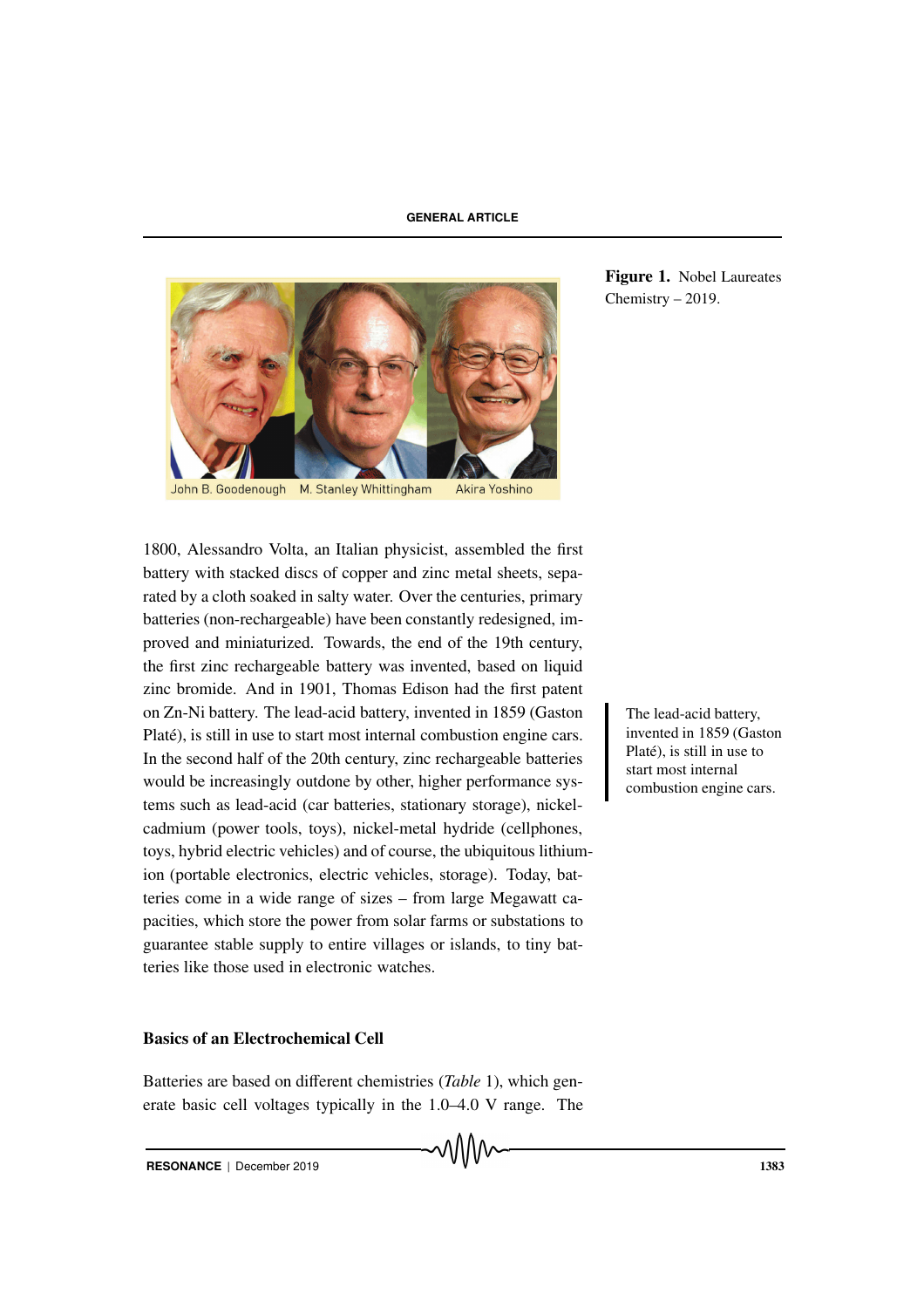| <b>Battery</b><br>type | Cathode<br>(forward reaction<br>during discharge)                                   | Anode<br>(forward reaction<br>during discharge)                   | Electrolyte                               | <b>Cell</b><br>potential<br>(Volts) |
|------------------------|-------------------------------------------------------------------------------------|-------------------------------------------------------------------|-------------------------------------------|-------------------------------------|
| Lead-acid              | $PbO_2 + 4H^+ + SO_4^{2-}$<br>$+2e^- \rightleftharpoons PbSO_4 + 2H_2O$             | $Pb + SO42- \rightleftharpoons PbSO4$<br>$+2e^{-}$                | aqueous<br>H <sub>2</sub> SO <sub>4</sub> | 2.05                                |
| $Ni-Cd$                | $Cd(OH)2 + 2e^-$<br>$\rightleftharpoons$ Cd + 2OH <sup>-</sup>                      | $Ni(OH)_{2} + OH^{-} \rightleftharpoons$<br>$NiOOH + H2O + e^{-}$ | aqueous<br><b>KOH</b>                     | 1.30                                |
| Ni-M hydride           | $NiOOH + H2O + e^{-}$<br>$\rightleftharpoons$ Ni(OH) <sub>2</sub> + OH <sup>-</sup> | $MH + OH^- \rightleftharpoons$<br>$M + H2O + e^{-}$               | aqueous<br><b>KOH</b>                     | 1.31                                |
| Lithium-ion            | $Li_{1-x}CoO_2 + xLi^+$<br>$+ xe^- \rightleftharpoons LiCoO_2$                      | $Li_xC_6 \rightleftharpoons 6C + xLi^+$<br>$+xe^{-}$              | $LiClO4$ in<br>propylene<br>carbonate     | 3.80                                |

Table 1. Chemical reactions in selected recharge-

between the anode and the cathode and enables the transport of ions rapidly from one electrode to the other.

able cells.<br>stacking of the cells in series increases the voltage, while their connection in parallel enhances the supply of current. This principle is used to add up to the required voltages and currents, all the way to Megawatt power. A battery (*Figure* 2) is a transducer that converts chemical energy into electrical energy and vice versa. It consists of three active components – the anode, the cathode and the electrolyte. The anode is the positive terminal of the cell, typically a metal. The cathode is a negative terminal, normally a The electrolyte resides halide or chalcogenide-based compound. The electrolyte resides between the anode and the cathode and enables the transport of ions rapidly from one electrode to the other. To obtain a high energy density, i.e., a high cell voltage, one needs to look at a reaction that has high free energy changes during the anode/cathode reaction or the oxidation/reduction.

> Metals have long been recognized as a suitable material to serve as battery anodes. They are readily oxidized from their metallic state to produce ions and electrons. The electrons liberated are conducted through the metal, the negative terminal of the cell. The fact that metals are physically strong and easily produced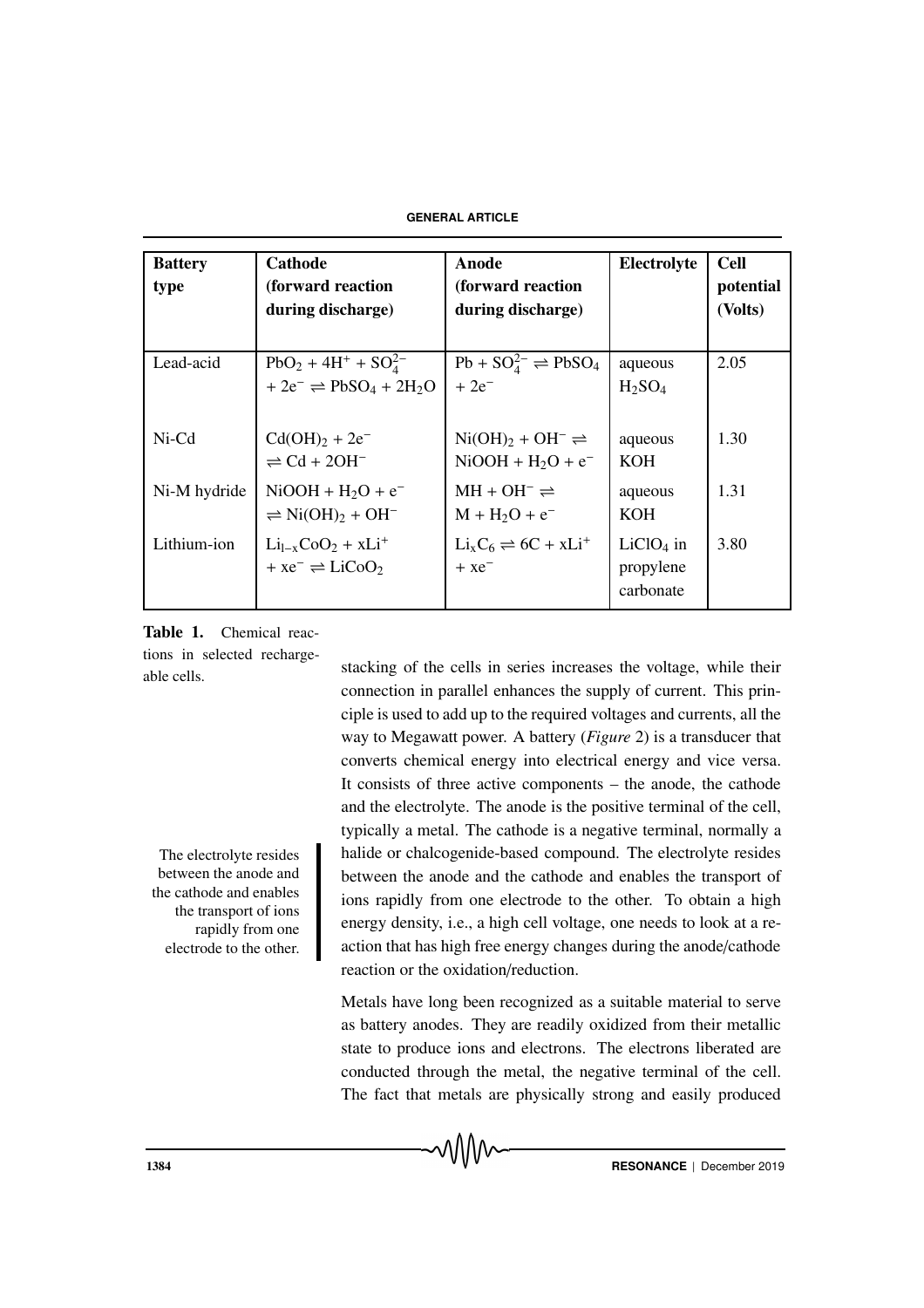

Figure 2. Lithium-ion bat-

into any desired shape further makes them attractive to function tery. as anodes. The standard reduction potential is a measure of the ease with which the ion is reduced back to the metallic state. The quantity of electric charge produced per gram of metal in the anode half-reaction, referred to as the electrochemical capacity, is an important property of the metal for practical applications. In many cases, alloys such as LiAl are preferred due to its stability at higher temperatures of operation. The cathodes are generally made of electronegative elements like sulfides or oxides of metal in higher oxidation state.

The lithium ion with low atomic mass and strongest reduction potential has long been recognized to serve as anode material. Since the energy produced by a battery is the product of its voltage times the charge it delivers, the lithium batteries can be expected to produce exceptionally high energy per unit mass. When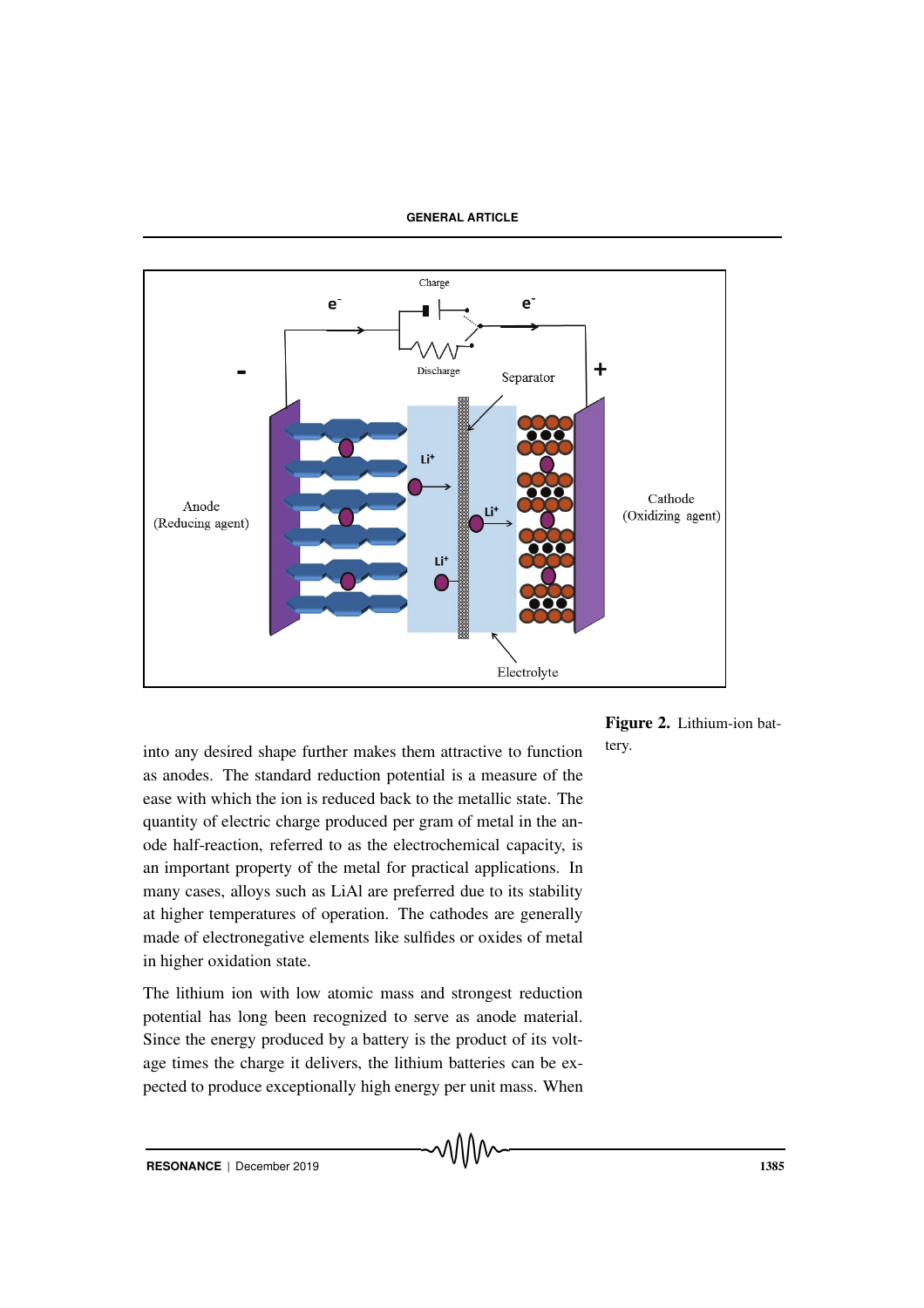atomic mass and strongest reduction potential has long been recognized to serve as anode material. Since the energy produced by a battery is the product of its voltage times the charge it delivers, the lithium batteries can be expected to produce exceptionally high energy per unit mass.

The lithium ion with low the cell discharges, the oxidation half-reaction at the anode is,  $Li(s) \rightarrow Li^{+} + e^{-}$ . The electrons thus produced are driven through the external circuit with a load and return to the cell at the cathode. The solvated lithium ions migrate through the cell to the cathode where they undergo a chemical reaction. A battery electrolyte also separates the anode and the cathode, to prevent any direct reaction between them. Additionally, it must allow ions to pass between the electrodes. This movement of ions constitutes the flow of charge inside the battery. For a lithium battery, the electrolyte must allow lithium ions to migrate from the anode to the cathode. Unlike other batteries employing aqueous electrolytes, a lithium battery necessitates the use of nonaqueous and aprotic solvents since it reacts violently with water, by producing hydrogen gas. The solvent needs to be sufficiently polar to dissolve lithium salts and produce a solution with high ionic conductivity. A few organic solvents that meet these criteria include acetonitrile, dioxane, γ-butyrolactone, methyl formate, 1, 2-dimethoxyethane, propylene carbonate, dimethylsulfoxide and tetrahydrofuran. The lithium salts such as  $LiClO<sub>4</sub>$ ,  $LiPF_6$ , LiBr, LiBF<sub>4</sub>, LiCF<sub>3</sub>SO<sub>3</sub>, and LiAlCl<sub>4</sub> with low lattice energies (small lithium ion combined with a large anion) are highly soluble in these solvents and also show appreciable ionic conductivity. Primary batteries based on lithium metal have been known for a long time. Matsushita, Japan developed the first  $Li/(CF)_{n}$ battery to use it in fishing floats. Though lithium fluoride and carbon are the final reaction products, the cell potential of 2.8– 3.0 V suggests a different electrochemical reaction. It was assumed that lithium initially intercalates the carbon monofluoride lattice and subsequently undergoes a dissociation reaction, Li +  $(CF)_n \to Li_x(CF)_n \to C + LiF$ . In spite of considerable works by several others, the reaction could not be made reversible. Meanwhile, Sanyo developed one of the earliest lithium batteries with the  $Li/MnO<sub>2</sub>$  system that was employed in solar rechargeable calculators.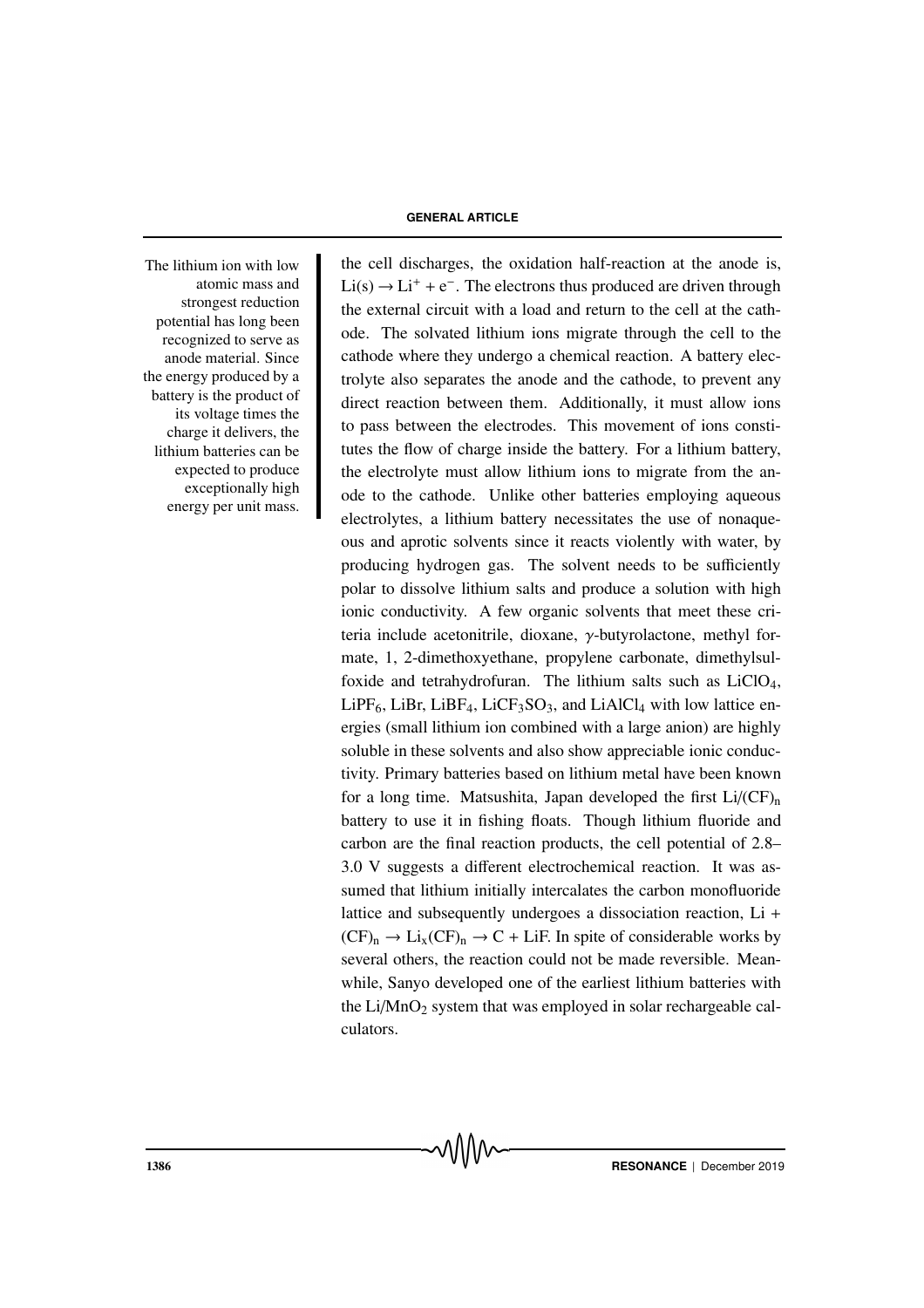## Development of Lithium Ion Battery

In the 1960s, chemists in Europe were investigating the intercalation chemistry of lithium into layered disulfides and diselenides  $(MX<sub>2</sub>)$  where M is a transition metal atom. The ready chemical formation of intercalation compounds under ambient condition, their inherent reversibility and modification of their physical properties such as electronic and ionic conductivity on reaction made them natural candidates for electrochemical devices, such as batteries. The interest in the possibility of using an alkali-metal ion as the mobile electrolyte cation, led Brian Steele, UK, to suggest the use of  $TiS<sub>2</sub>$  as the cathode of a lithium battery, in analogy to the insertion of  $H^+$  into layered NiOOH with an aqueous electrolyte. A primary lithium battery (non-rechargeable) of long shelf life that used an organic-carbonate liquid electrolyte was already available in the market. In 1967, Kummer and Webber of the Ford Motor Co. reported fast sodium ion diffusion at  $300^{\circ}$ C in partially occupied Na and O layers of spinel-related sodium βalumina and eventually assembled a sodium-sulfur battery operating above  $300^{\circ}$ C. Their cell had molten sodium as the negative electrode (anode) and carbon felt in molten sulfur as the positive electrode (cathode); the molten electrodes were separated by the solid electrolyte. This was in contrast to other electrochemical cells, wherein solid electrodes are kept apart by a separator containing the aqueous electrolyte.

The oil crisis in the early 1970s stimulated extensive interest in The oil crisis in the early cation transport in solid electrolytes and alkali-ion batteries. Under the leadership of Robert Huggins at Stanford, his student Gamble and Whittingham investigated the intercalation of a range of electron-donating molecules and ions into layered dichalcogenides, in particular, tantalum disulfide, with an objective to enhance its superconducting properties. Whittingham studied the transport properties along with the thermodynamic and kinetic aspects of the different synthesized solids identified as solid electrolytes; in particular, he studied 'β-alumina', which showed significant ionic conductivity. He also worked on the transport properties of intercalated bronzes that revealed high diffusivity of mono-

1970s stimulated extensive interest in cation transport in solid electrolytes and alkali-ion batteries.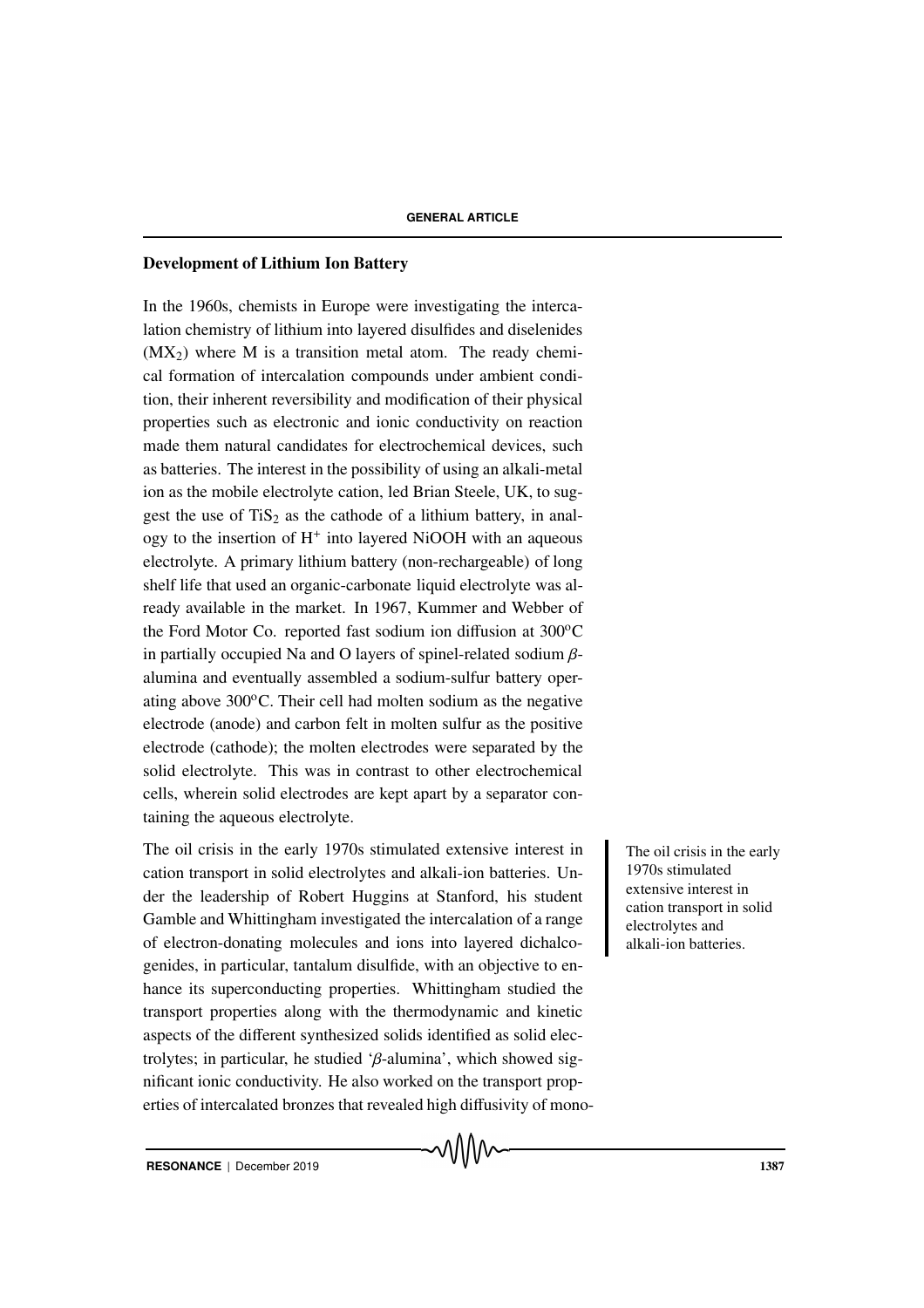commercialize the LIBs failed due to safety issues arising out of the lithium anode and the flammable organic electrolyte. During charging, non-uniform deposits of lithium on the anode resulted in the growth of lithium dendrites or whiskers owing to the different nucleation energy across the metal surface; the protruding dendrites punctured the separator containing the flammable organic-liquid electrolyte, thereby, creating an internal short-circuit followed by frequent explosions.

Exxon's efforts to valent alkali and silver ions inside the channels. A continuation of their previous studies on dichalcogenides resulted in the formation of the hydrated alkali-metal intercalates of tantalum disulfide. The stability of the hydrates,  $K_x(H_2O)TaS_2$ , was attributed to their salt-like behavior, in contrast to the metallic-like behavior noted in graphite,  $KC_8$ . They also noted that such intercalation reactions could be accomplished in an electrochemical cell either by electrolyzing dissolved salts or by inserting ions from the anode. Further, the group at Exxon found the lighter titanium disulfide to be more suitable as an energy storage electrode. Titanium disulfide has a hexagonal close-packed sulfur lattice with the titanium ions in octahedral sites between alternating sulfur sheets. The  $TiS<sub>2</sub>$  sheets are stacked directly on top of one another, giving the sulfur anion stacking sequence ABAB (*Figure* 3a). They later realized that being a semi-metal, the material did not require additional conductive diluent in the cathode structure. More importantly, the electrochemical reaction yielded a single phase over the entire composition range of  $Li<sub>x</sub>TiS<sub>2</sub>$  for  $0 \le x \le 1$ , and all the lithium could be removed reversibly. Thus the first rechargeable Li-ion battery with a cathode of layered  $TiS<sub>2</sub>$  and anode of metallic LiAl alloy was reported by Whittingham in 1976. Exxon marketed the button cells with LiAl anodes and TiS<sub>2</sub> cathodes for watches and other small devices between 1977 and 1979. The LiAl anode provided better safety of the cells over pure lithium anode. Exxon exhibited the lithium single cell at the Electric Vehicle Show in Chicago in 1977. Exxon's subsequent efforts to commercialize the LIBs failed due to safety issues arising out of the lithium anode and flammable organic electrolyte. During charging, non-uniform deposits of lithium on the anode resulted in the growth of lithium dendrites or whiskers owing to the different nucleation energy across the metal surface; the protruding dendrites punctured the separator containing the flammable organic-liquid electrolyte, thereby, creating an internal short-circuit followed by frequent explosions. Within a few years, Exxon abandoned the project for safety reasons.

Meanwhile, many groups were experimenting with lithium as the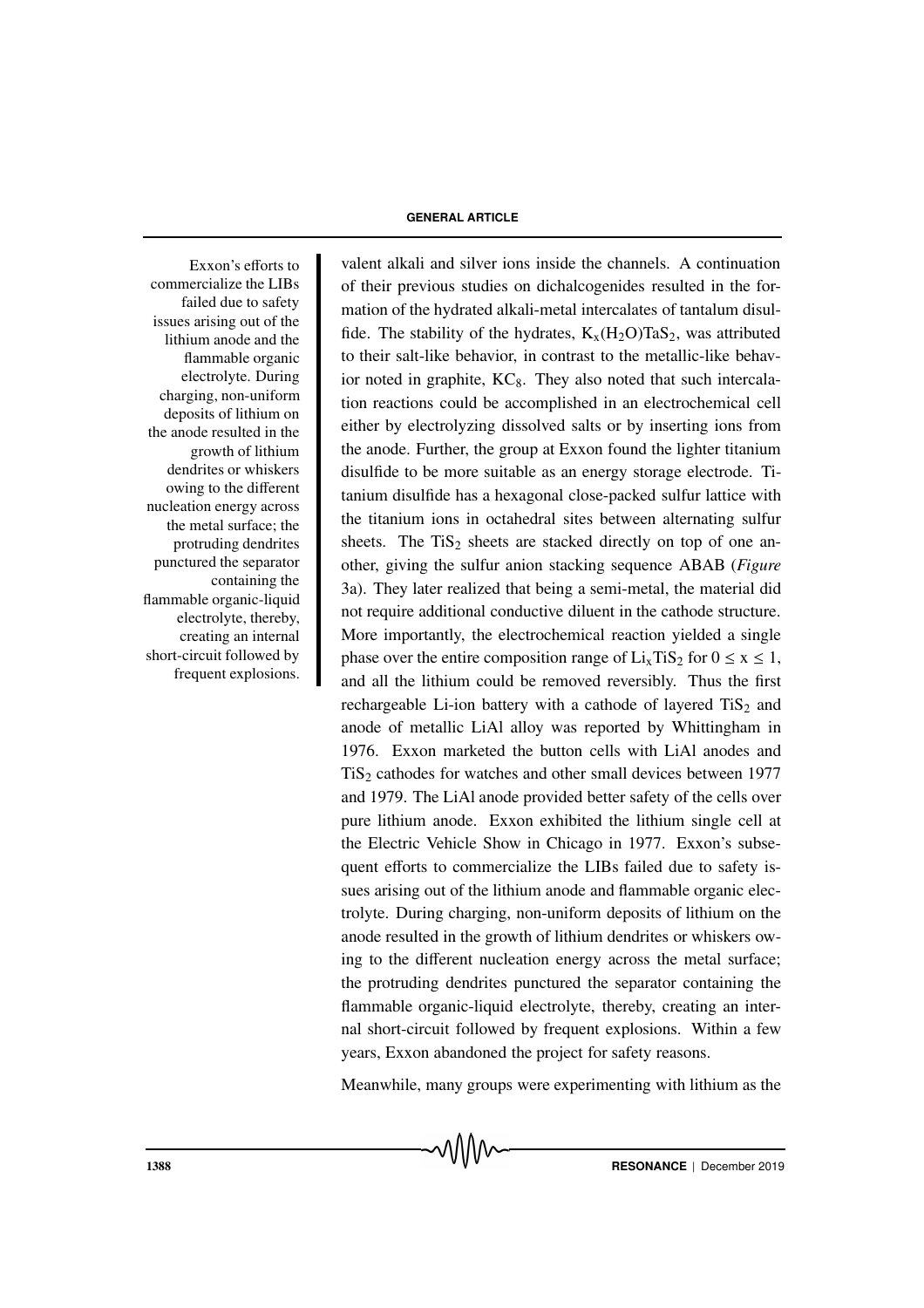positive electrode (anode) which posed considerable problems – the system was highly flammable and prone to short-circuiting. In the same period, reversible intercalation in graphite and cathodic oxides was examined by Jürgen Otto Besenhard, Samar Basu and Rachid Yazami independently. Battery cells built in that time, however, would deteriorate rapidly with each recharge. Yazami tackled this problem in the early 1980s through his research on the reversible electrochemical intercalation of lithium in graphite. They also noticed that Li got plated onto the surface of the carbon more rapidly than the insertion of lithium ions into carbon. This, however, did not deter Yazami and P. Touzain to come out with the reversible graphite-lithium negative electrode for electrochemical generators.

During the oil crisis, Goodenough explored oxide materials to-<br>
During the oil crisis, wards energy conservation and electrical energy storage. His group synthesized several new framework solids that supported fast sodium ion transport, a significant example being sodium zirconium silicon phosphate, known as NASICON. When he moved to Oxford, UK in 1976, he and his group started to examine the dual problem of replacing the metallic lithium negative electrode with an intercalation host and a cathode which provides a larger voltage vis-à-vis Li. They rationalized that the voltage attainable with a layered sulfide would be limited to ∼2.5 V since the bottom of the Ti(IV)/Ti(III) conduction band of TiS<sub>2</sub> is only  $0.2$  eV above the top of the S-3*p* bands. The oxides would offer O-2*p* bands at a lower energy. Earlier studies on a large number of solid electrolytes led Goodenough to identify that lithium ions in close-packed oxygen arrays are likely to be mobile. He considered the 1:1 ordered rock-salt based  $LiMO<sub>2</sub>$  series possessing a comparable layered structure to that of  $TiS<sub>2</sub>$  to be the most likely candidates for delithiation (*Figure* 3b). His group systematically explored the extraction of Li from the layered oxides,  $LiMO<sub>2</sub>$  (M  $=$  Cr, Co, Ni). The disproportionation reaction,  $3Cr^{IV} = 2Cr^{III}$  $+ Cr<sup>VI</sup>$  with the  $Cr<sup>VI</sup>$  occupying interlayer tetrahedral sites eliminated  $LiCrO<sub>2</sub>$ . The group, however, succeeded in reversibly extracting Li from LiCoO<sub>2</sub> and LiNiO<sub>2</sub> at a voltage  $\sim$  4.0 V versus

Goodenough explored oxide materials towards energy conservation and electrical energy storage. His group synthesized several new framework solids that supported fast sodium ion transport, a significant example being sodium zirconium silicon phosphate, known as NASICON.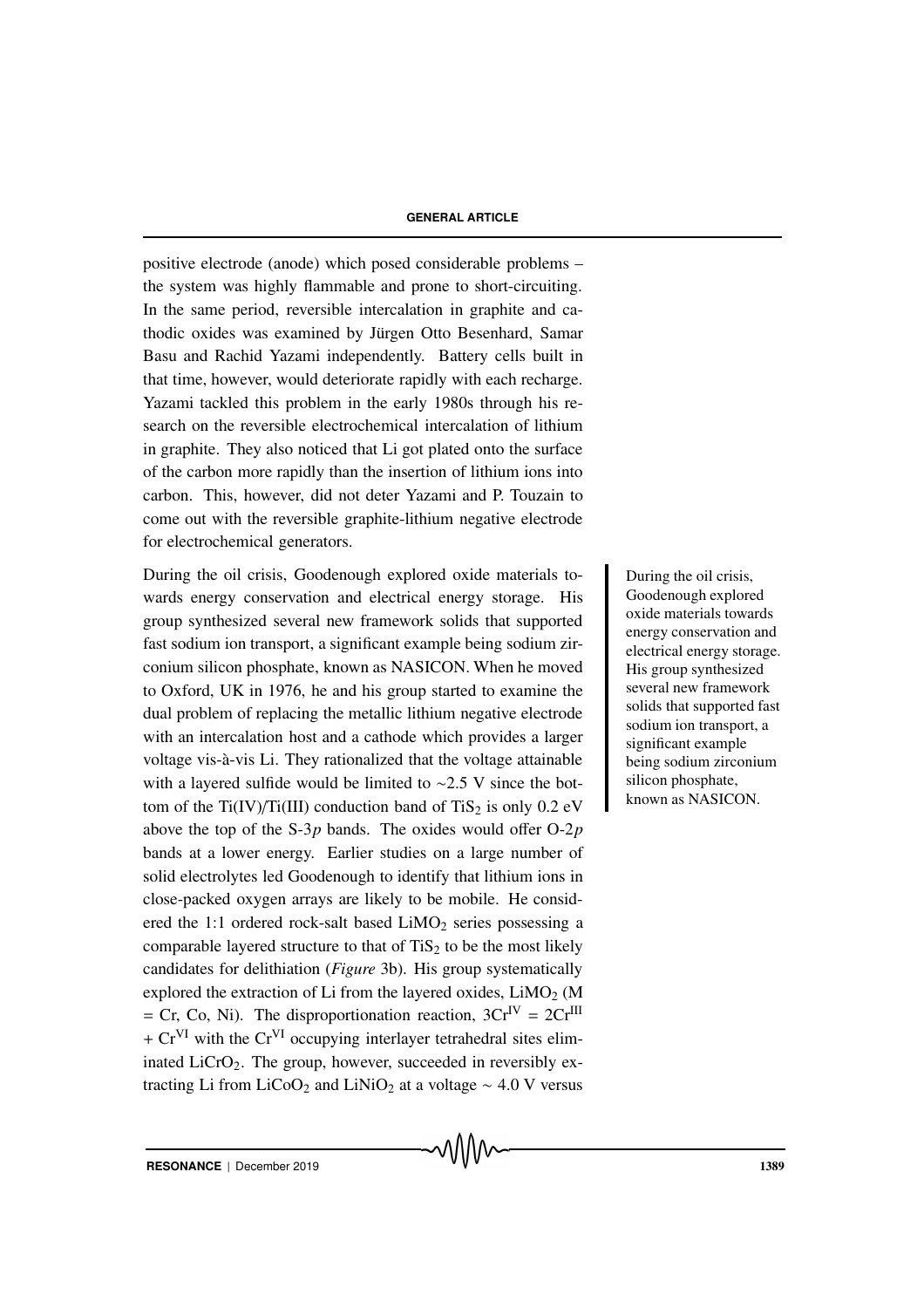Figure 3. (a) Crystal structre of  $TiS<sub>2</sub>$ . (b) Crystal structure of  $LiCoO<sub>2</sub>$ .

Akira Yoshino from Japan initially examined the viability of organic conductors like polyacetylene as possible negative electrodes. This experience enabled him to extend the concept of intercalation, and he arrived at the right composite material after studying a series of carbonaceous materials.



Li. Till then, the battery community was familiar with the fabrication of only charged batteries. The battery industries of Europe, England, and the US remained skeptical of the construction of a discharged cell without specification of the discharged anode.

Akira Yoshino from Japan initially examined the viability of organic conductors like polyacetylene as possible negative electrodes. This experience enabled him to extend the concept of intercalation, and he arrived at the right composite material after studying a series of carbonaceous materials. The secondary battery thus fabricated based on this new combination, enabled stable charging and discharging, over many cycles for a long period. This invention (1985) led to the construction of a new secondary battery using Goodenough's  $LiCoO<sub>2</sub>$  as the positive electrode and lithium intercalated petroleum coke (a carbon material) as the negative electrode. The first Li-ion cell with  $Li_{1-x}CoO_2$ as the cathode and petroleum coke as the anode was assembled in the discharged state. Both carbon anode and  $LiCoO<sub>2</sub>$  cathode are stable in air, which is highly beneficial from the engineering and manufacturing perspectives. This battery design facilitated large-scale manufacturing of LIBs in the early 1990s. It should be highlighted that Yoshino also carried out the first safety test on LIBs to validate their enhanced safety features, by dropping iron lump on the battery cells, in contrast to that of metallic lithium batteries which caused fire and explosion. Yoshino's success is widely considered the beginning of modern commercial LIBs and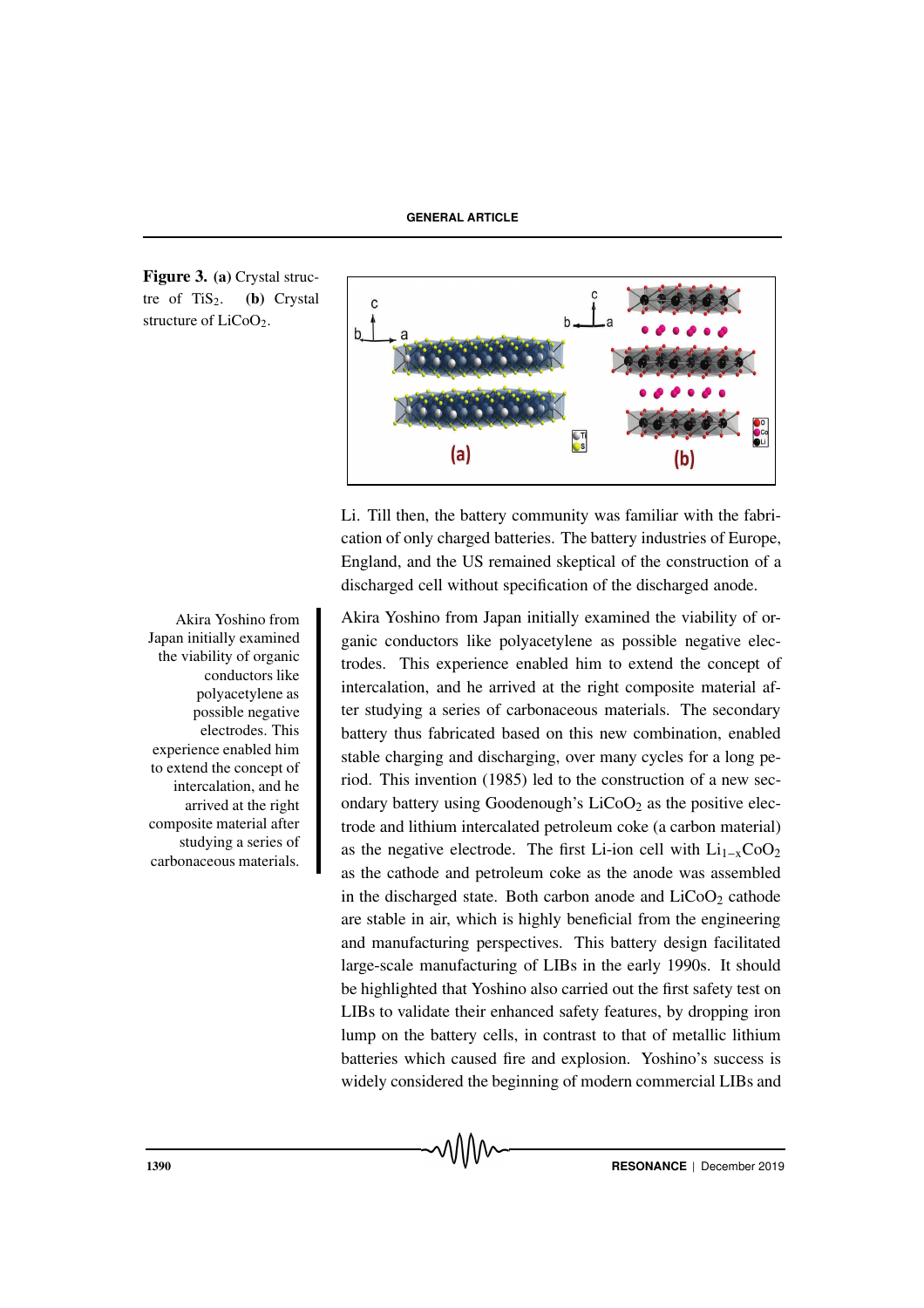

Figure 4. Voltage versus capacity of several cathode materials relative to the window of the organic electrolyte (e.g.  $1M$  LiPF<sub>6</sub> in an organic carbonate). [Adapted from J. B. Goodenough and Y. Kim, *Chem. Mater*., Vol.22, p.593, 2010.]

eventually, Sony commercialized it in 1991. It was a tremendous success and supported the revolution of personal mobile electronics. Goodenough, Yazami, and Yoshino were awarded the 2012 IEEE Medal for Environmental and Safety Technologies for their pioneering contribution to the development of LIB. The original lithium cobalt oxide has been modified by incorporating additives to stabilize the crystal structure and increase the capacity. *Figure* 4 illustrates the significant contributions by Goodenough and others in the chemical tuning of several cathode materials that include LiCo1−xNixO2, LiMnO2, olivine based LiFePO4. Apart from different forms of graphitic carbons, lithium titanium oxides and nanostructured stabilized tin alloys were also developed as alternative anode materials.

# Future LIBs and Their Sustainability

The LiCoO2/carbon or Li<sub>1−x</sub>(Co<sub>1−y−z</sub>Ni<sub>y</sub>Al<sub>z</sub>)O<sub>2</sub>/carbon cell remains the principal LIB that powers today's portable electronic devices and power tools. The flammable liquid electrolyte in a LIB is a major scientific challenge, apart from issues of scalability and cost, in comparison with a fossil fuel source wherein these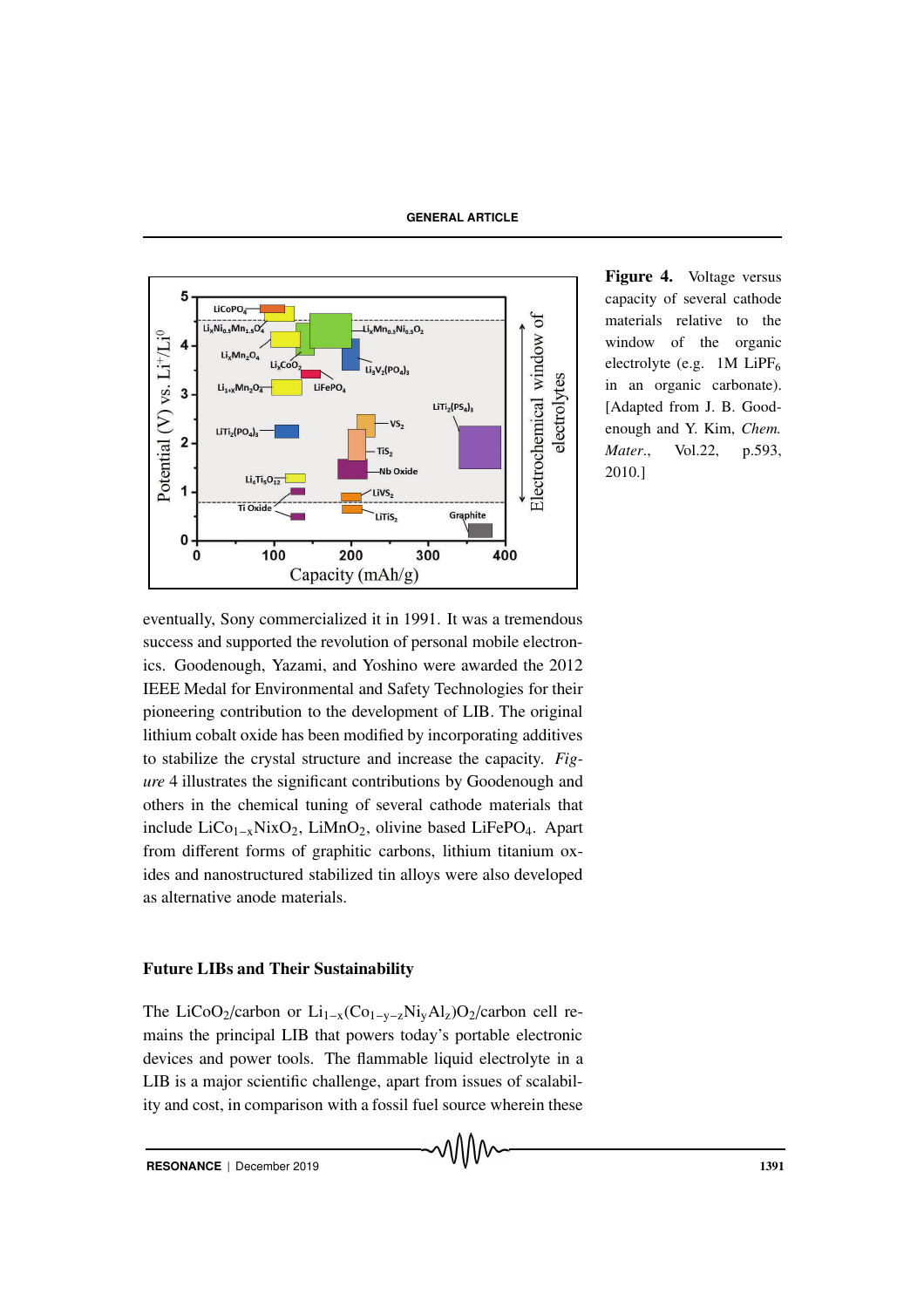factors are mitigated or redeemed by their inherent higher energy density. With a focus on safety, solid-state batteries consisting exclusively of solid components are being developed. These solidstate batteries focus on low volume and niche applications and can offer higher energy density at a lighter weight, without the thermal issues presently associated with LIBs. A significant scientific effort is further required to develop new battery chemistries that would achieve battery performance for electric vehicles and fulfil the expectations of those driving cars with internal combustion engines.

Since their inception, more than one hundred years ago, electric vehicles have been promising a cleaner and healthier alternative to gasoline-powered cars. The commercialization of LIBs in 1991 and subsequent improvement of battery range, cost, and durability have set up a feasible platform for the growth of electric vehicles. The advances in battery performance have made it possible for electric cars to have the range (around 240 miles per charge) required to make them viable and competitive to ICE vehicles. Notable ones are the early generation electric cars like Tesla's Roadster and Nissan's Leaf. The LIBs provide 25–50% more energy density than nickel metal hydride (NMH) batteries that were employed in the first modern hybrid electric vehicle, the Toyota Prius. The electrified transport faces severe challenges as we still lack sustainable and economically viable means of recycling endof-lifecycle LIBs. There are also serious concerns about environmental hazards pertaining to the disposal of the waste. Currently, available incumbent Li-ion recycling technology often uses a pyrometallurgical (smelting) approach that limits the recovery rates and can emit harmful pollutants into the atmosphere.

Composite cathodes with two or three 3*d* metals and polyanions are highly promising, and cathode chemistry may require new electrolytes as well. Battery management systems to enhance the safety of huge battery packs in vehicles is the need of the hour to expand the market of LIB powered vehicles and ensure wide acceptance of electric vehicles. Nonflammable LIBs based on aqueous electrolyte or ceramic electrolyte and all-solid-state bat-

Since their inception, more than one hundred years ago, electric vehicles have been promising a cleaner and healthier alternative to gasoline-powered cars.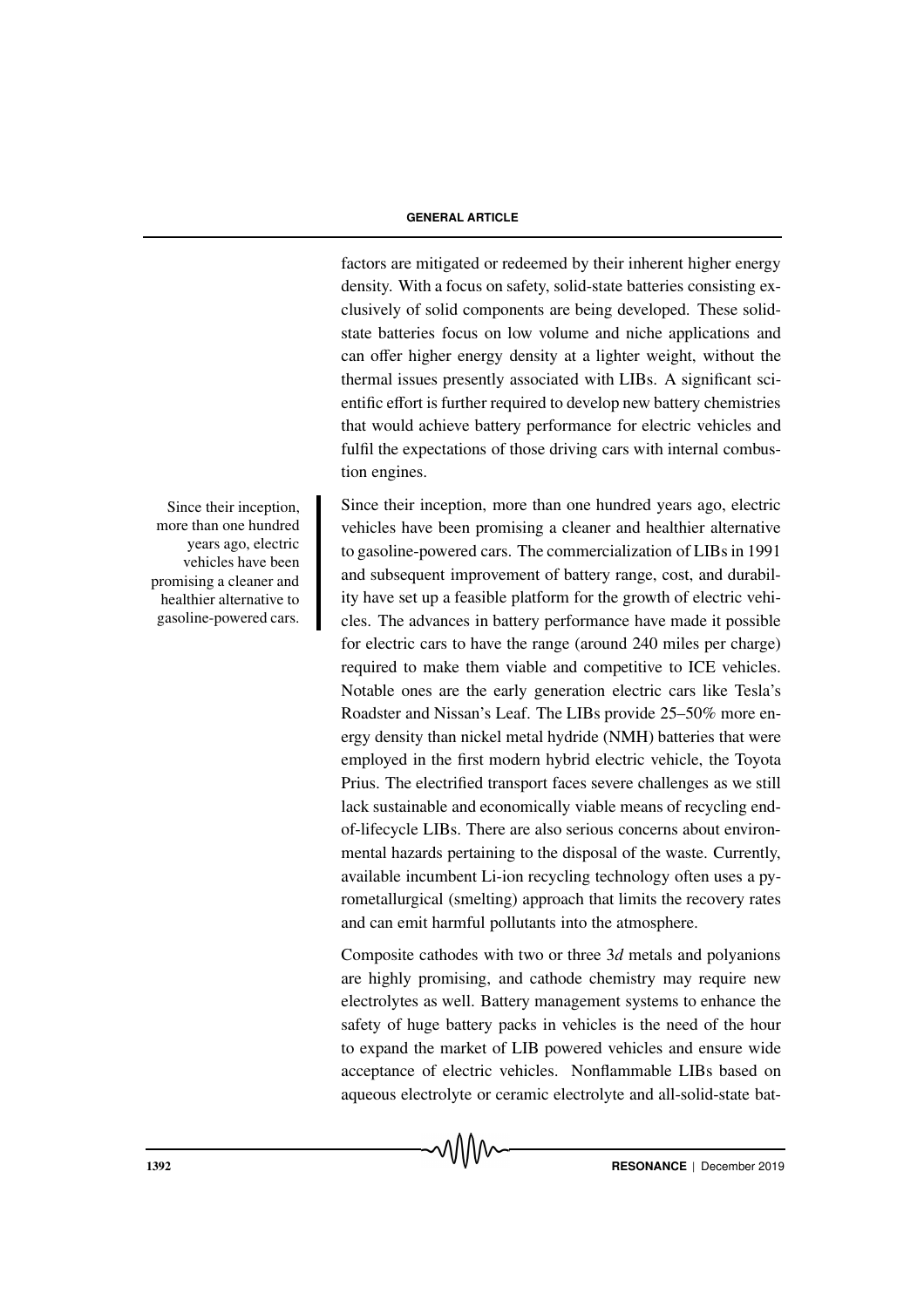teries are other possibilities. Next-generation LIBs may use high voltage (5V) cathodes and high capacity anodes such as Si- or Snbased. It is still challenging to develop electrode materials with a low carbon footprint. The possible alternatives are biologically derived organic or inorganic electrodes using aqueous electrolyte or organic electrodes that will not be easily dissolved by the electrolyte. The impact of the present materials on the environment is still uncertain. Mass production of LIBs for electric vehicles is expected to produce large volumes of contaminated waste which can create serious problems around the mine sites.

There are still many issues to achieve next-generation LIBs. Apart from new battery chemistry, safety and sustainability are still the major factors to go beyond LIBs in the future. The chemistry to replace the existing LIB technology is still challenging. To increase energy density of LIBs, it is required to find electrode couples with high specific capacities and high operating cell voltages, where Si- and Sn-based anodes could be potential materials. While preparation of Si nanomaterials on a large scale with low cost is a daunting task, Sn-based anodes suffer from the issue of poor cycling performance. Si-/Sn- based composites are also possible.  $LiCoO<sub>2</sub>$  is expensive and highly toxic. The increasingly popular LiFePO<sub>4</sub> has a low capacity. Though NiCoMnbased cathodes developed by Argonne National Laboratory are highly attractive, the specific capacity is only moderate. Also, With an objective to both Co and Ni are expensive and toxic. From the environmental perspective, it is desirable to avoid Co, Ni or other toxic elements. Additionally, the ideal cathode should be able to reversibly insert/extract more than one electron per 3*d* metal suggesting materials containing Mn and/or Fe.

#### Beyond LIBs

With an objective to develop batteries with higher energy, Li-air and Li-sulfur have attracted considerable attention. Although Znair and high-temperature Na-sulfur batteries have been known for some time, rechargeable  $Li-O<sub>2</sub>$  and  $Li-S$  batteries are yet to cross

Apart from new battery chemistry, safety and sustainability are still the major factors to go beyond LIBs in the future.

develop batteries with higher energy, Li-air and Li-sulfur have attracted considerable attention. Although Zn-air and high-temperature Na-sulfur batteries have been known for some time, rechargeable  $Li-O<sub>2</sub>$ and Li-S batteries are yet to cross technical barriers.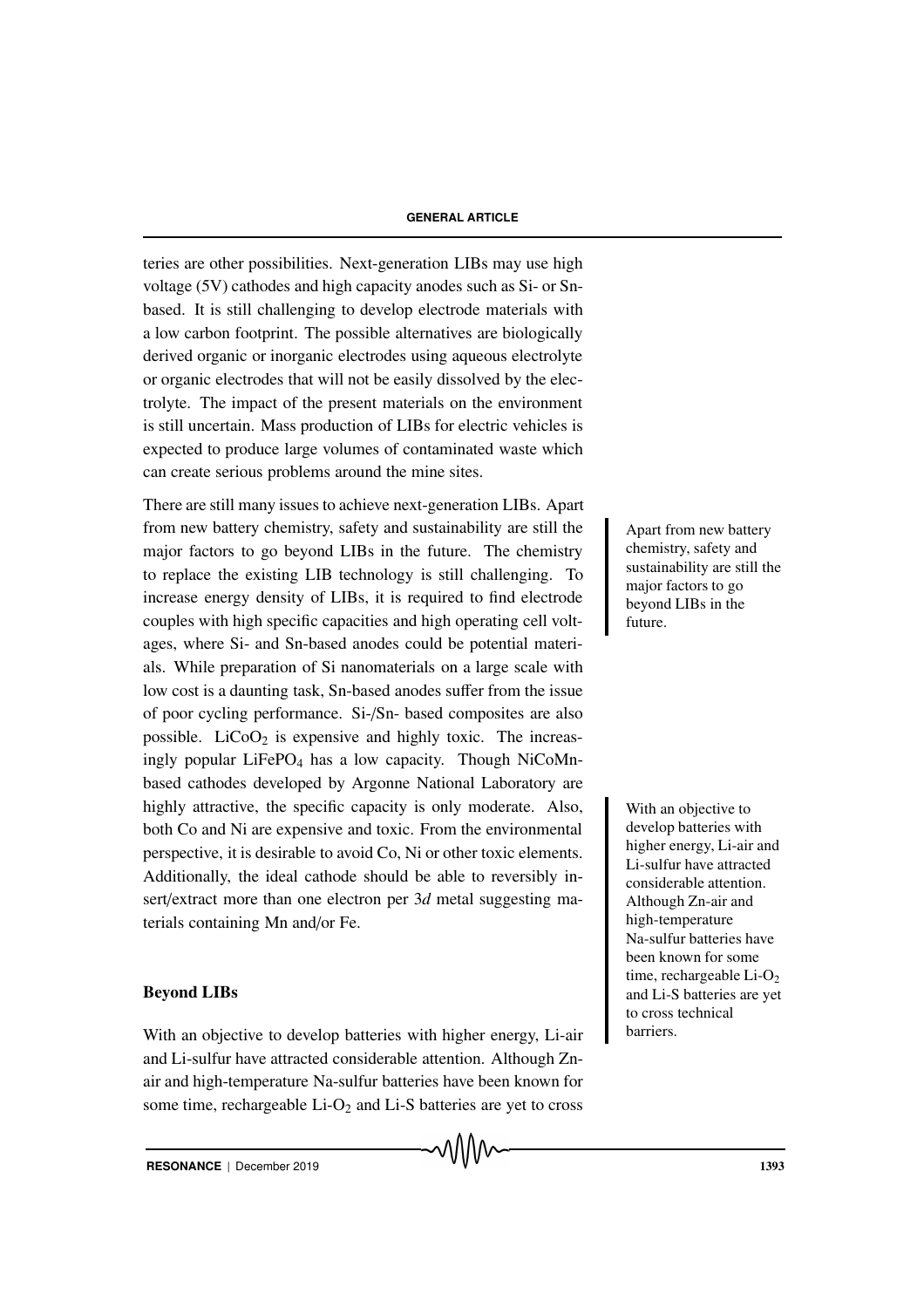technical barriers. On the anode front, the issue of Li- electrolyte interface in the development of  $Li-O<sub>2</sub>$  or  $Li-S$  batteries is being revisited. Sodium-ion batteries (SIBs) are being considered for large-scale stationary energy storage systems. Though sodium  $(2.7V$  for Na/Na<sup>+</sup>) has a lower potential in comparison to lithium, electrolyte degradation and safe electrolyte with low decomposition potential are being considered. Other potential cathodes that are being studied are carbon-coated  $NaVPO_4F$ ,  $Na<sub>0.44</sub>MnO<sub>2</sub>$ ,  $Na<sub>x</sub>Co[Fe(CN)<sub>6</sub>]$ <sub>0.90</sub>2.9H<sub>2</sub>O, layered Na<sub>0.71</sub>CoO<sub>2</sub> and Na<sub>2</sub>FePO<sub>4</sub>F. Unlike lithium, graphite is not suitable for reversible incorporation of sodium. However, selected carbon nanomaterials show promising Na storage. Mg-ion batteries have the advantage of negligible dendrite formation and offer high-energy density at a significantly lower cost. Better safety features in Mg-ion batteries makes them a step closer to commercialization. Al-ion batteries, with three- electron transfer, could achieve three times higher energy density than the LIBs, but the use of expensive ionic liquids limits their application. Rechargeable Zn-air batteries could be more promising than Li-air batteries.

The success of commercial LIBs was a result of intensive research and contributions by many great scientists over the past few decades. The three scientists receiving the Nobel Prize in Chemistry deserve the recognition for their fundamental contribution in the area of solid-state chemistry/electrochemistry/ engineering, identifying key issues towards the realization of a rechargeable battery.

The success of commercial LIBs was a result of intensive research and contributions by many great scientists over the past few decades. The three scientists receiving the Nobel Prize in Chemistry deserve the recognition for their fundamental contribution in the area of solid-state chemistry/electrochemistry/engineering, identifying key issues towards the realization of a rechargeable battery. The three laureates are still active, sparkling with new ideas and unbound enthusiasm. "I am in the lab every day. I am still working", told 97 years old Goodenough who is currently a Professor at the University of Texas, Austin, USA. Recently, he has developed the prototype of a solid-state battery along with his collaborator Professor Braga from Portugal, employing alkali (Li, Na) barium oxychloride glass as a solid electrolyte. Mike Stanley Whittingham, the Director of NorthEast Centre for Chemical Energy Storage and Professor of Chemistry from Binghamton University, USA comments, "I think it passes on the message that we can have a cleaner and nicer world, and perhaps start to solve the